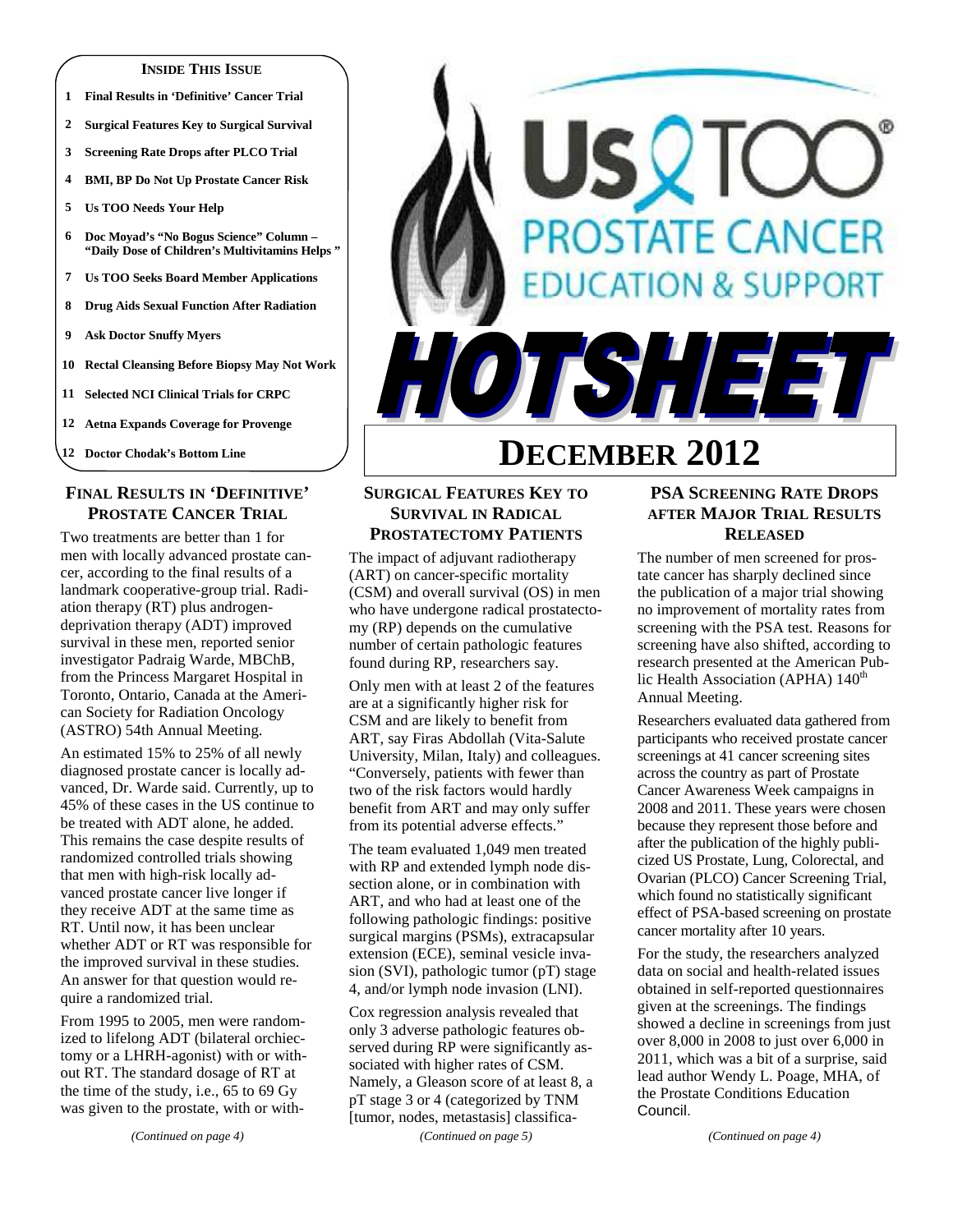

ITEMS CONTAINED IN US TOO PUBLICATIONS ARE

OBTAINED FROM VARIOUS NEWS SOURCES AND EDITED FOR INCLUSION. WHERE AVAILABLE, A POINT-OF-CONTACT IS PROVIDED.

REFERENCES TO PERSONS, COMPANIES, PRODUCTS OR SERVICES ARE PROVIDED FOR INFORMATION ONLY AND ARE NOT ENDORSEMENTS. READERS SHOULD CONDUCT THEIR OWN RESEARCH INTO ANY PERSON, COMPANY, PRODUCT OR SERVICE, AND CONSULT WITH THEIR LOVED ONES AND PERSONAL PHYSICIAN BEFORE DECIDING ON ANY COURSE OF ACTION.

THE INFORMATION AND OPINIONS EXPRESSED IN THIS PUBLICATION ARE NOT RECOMMENDATIONS FOR ANY MEDICAL TREATMENT, PRODUCT SER-VICE OR COURSE OF ACTION BY US TOO INTER-NATIONAL, INC., ITS OFFICERS AND DIRECTORS, OR THE EDITORS OF THIS PUBLICATION. FOR MEDI-CAL, LEGAL OR OTHER ADVICE, PLEASE CONSULT PROFESSIONAL(S) OF YOUR CHOICE.

*HOTSHEET* EDITORIAL TEAM:

JONATHAN E. MCDERMED, PHARMD ROBERT M. PROTZ, MS JACQUELINE KONIECZKA THOMAS N. KIRK

#### US TOO INTERNATIONAL STAFF:

THOMAS N. KIRK, PRESIDENT AND CEO TERRI GIBBONS LIKOWSKI, CHAPTER SVCS PROG MGR, TOLL FREE PHONE #: 1-877-978-7866 JACQUELINE KONIECZKA, OFFICE MANAGER RYAN MAGUIRE, COMMUNICATIONS COORD.

#### US TOO BOARD OF DIRECTORS:

*EXECUTIVE COMMITTEE/OFFICERS*

KAY LOWMASTER, MSW, LCSW, CHAIRMAN DAVID P. HOUCHENS, PHD, VICE-CHAIRMAN JACK D. SHAFF, JR., TREASURER RIDGE TAYLOR, SECRETARY

*DIRECTORS:* 

JERRY HARDY JEAN JEFFRIES HOWARD KACZMAREK DAVID M. LUBAROFF, PHD JAMES L. RIEDER DEXTER C. RUMSEY III JAMES C. HAMMACK, DDS REV. HAROLD "HAL" TEUSCHER

THOMAS N. KIRK, PRESIDENT AND CEO

US TOO INTERNATIONAL, INC. IS INCORPORATED IN THE STATE OF ILLINOIS AND RECOGNIZED AS A 501(C)(3) NOT-FOR-PROFIT CHARITABLE CORPORATION

#### **DONATIONS / GIFTS TO US TOO ARE TAX DEDUCTIBLE**

5003 FAIRVIEW AVE. DOWNER'S GROVE, IL 60515 PHONE: (630) 795-1002 / FAX: (630) 795-1602

**WEBSITE: WWW.USTOO.ORG**

COPYRIGHT 2011, US TOO INTERNATIONAL, INC.

## **BMI, BP DO NOT UP PROSTATE CANCER RISK**

Results of a large cohort study showed that metabolic factors did not increase the risk of prostate cancer but modestly raised the risk of prostate cancer mortality, an article published online the journal Cancer concluded.

Relatively few studies have examined relationships between specific metabolic factors and prostate cancer, and most investigations have involved small numbers of patients, the authors noted in their introduction. The effect of combined metabolic factors on prostate cancer risk has a mixed history in the literature.

To expand the investigation of metabolic factors and prostate cancer risk, Christel Häggström, MSc, of Umeå University in Sweden and colleagues analyzed data from the ongoing Metabolic Syndrome and Cancer Project (Me-Can). The Me-Can database comprises 289,866 men from Sweden, Norway, and Austria and contains records of blood pressure, lipids, glucose, height, weight, and other clinical and demographic characteristics. Investigators grouped the men into quintiles on the basis of metabolic parameters and calcu-

lated relative risk for individual parameters and a cumulative risk score.

During a mean follow-up of 12 years, 6,673 men developed prostate cancer, and 961 study participants died of prostate cancer. Comparing highest versus lowest quintiles for each metabolic parameter, the investigators found that neither the individual parameters nor the composite risk score predicted an increased risk of prostate cancer. Two risk factors were associated with a lower risk of prostate cancer: fasting glucose (RR 0.82, P=0.03 for trend) and triglycerides (RR 0.88, P=0.001 for trend).

Analysis of associations between risk factors and prostate cancer mortality identified 3 parameters that predicted an increased risk: BMI (RR 1.36, *P* = 0.013 for trend), systolic blood pressure (RR 1.62,  $P = 0.001$  for trend), and diastolic blood pressure (RR 1.24, P=0.001 for trend). Also, the adjusted composite score (z score) predicted an increased prostate cancer mortality risk (RR 1.13 for trend).

"The results of the current study add

*(Continued on page 5)* 

# **Us TOO Needs Your Help**

I hope you are enjoying reading this month's *HotSheet*. This is just one of the many resources provided by Us TOO for those with prostate cancer and their families...resources that are timely, accurate, and written in language that we can all understand. When we come to the end of the year, we have to ask ourselves, "Who's paying for all this?" There are printing costs, plus the costs of the very small staff and dedicated volunteers needed to assemble, print and distribute this information.

Printing is just a small part of Us TOO's overall activity in support of YOU who are dealing with prostate cancer. There is the website, which must be constantly updated to stay current, plus the one-onone support given to individuals, chapters and support groups.

Where does the money come from? Well, from you, actually, and unfortunately we're barely getting enough to keep going. Now, if everyone reading this issue of the *HotSheet* was to contribute just \$5, funding pressures would be greatly decreased. Of course, not everyone can afford even \$5, but if YOU could afford to send \$5, \$10, maybe even \$20, we would be much stronger financially going into the New Year.

Please consider making such a contribution, now while it's on your mind. A handy form can be found conveniently placed on the back page of this issue. Thank you for your consideration.

Bill Seidel

Us TOO Chapter Leader and Member Us TOO Board of Directors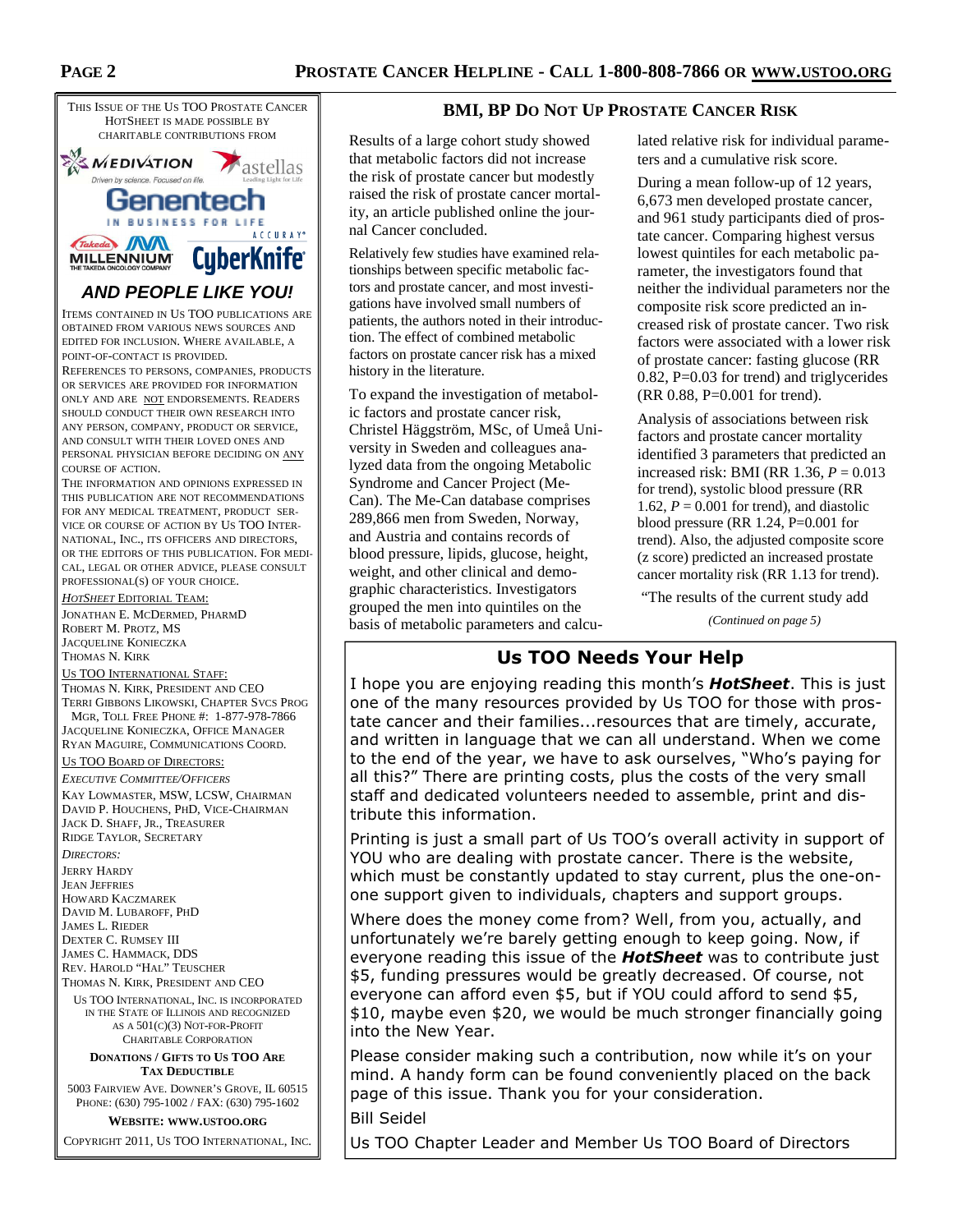# DOC MOYAD'S WHAT WORKS & WHAT IS WORTHLESS COLUMN, ALSO KNOWN AS "NO BOGUS SCIENCE" COLUMN

**"A daily adult Centrum® Silver®, or children's multivitamin can potentially reduce your risk of cancer, but not cardiovascular disease? Yes, and maybe! "** 

Mark A. Moyad, MD, MPH, University of Michigan Medical Center, Department of Urology

**Editors' note**: Us TOO has invited certain physicians and others to provide information and commentary for the *HotSheet* to enrich its content to empower the reader. This column contains the opinions and thoughts of its author and is not necessarily those of Us TOO International.

**Bottom Line:** Wow! Wow spelled backwards! The first major randomized clinical trial of a single daily multivitamin reduced the risk of cancer being diagnosed in men 50+ years old and even in those with a history of cancer, but it had no impact on cardiovascular disease even though it may have reduced the risk of dying from a heart attack (read the column please). $<sup>1</sup>$  Still,</sup> this now solidifies after 10 years the Dr. Moyad long standing recommendation to take a single children's multivitamin daily or something close to an older version of Centrum® Silver (if you want to take a multivitamin). However, stay tuned for the final analysis and results of this study, which will report the impact of this multivitamin on eye and mental health, in a near future *HotSheet*!

Some people laugh at me not only because I am funny looking, but because I would tell audiences in my books and at lectures that there is no solid research yet on whether or not men or women should take a daily multivitamin. And, I warned folks that some multivitamins contain too many ingredients and too many pills and was not based on human research. So, I have been saying for years that if you want to take a multivitamin please take what I take which is "a children's multivitamin." Keep in mind that a children's multivitamin today contains basically all the things an adult multivitamin contained 15-20 years ago! Now keep this in mind.

The Physicians' Health Study II was a randomized, double-blind, placebocontrolled trial (Centrum® Silver® multivitamin or placebo) of over 14,500 male physicians initially aged 50 or older (average age of 64 years), which included 1,312 men with a personal history of cancer. The study actually began in 1997. Cut to the chase Moyad….okay quit being so pushy….men taking a multivitamin had a significant 8% reduction in the risk of being diagnosed cancer, which does not seem great, but it is great in my opinion. A closer look at the data showed that men with a history

of cancer had a 27% reduction, but men with prostate cancer appeared to get neither benefit nor harm, but I believe the data looks as if they received a small benefit especially if they already had a personal history of cancer!

Interestingly, the overall benefit increased with increasing age so that the men 70 years and older had the largest reductions in overall cancer risk (18% not bad). Additionally, there was a nonsignificant 12% lower risk of dying from cancer in the multivitamin group that almost became statistically significant. And, what was not well reported in the media was that the men in this study were arguably some of the healthiest men I have ever seen in a clinical study! They were active, great diet, most did not smoke…, which means the next time someone tells me I am incredibly healthy and I do not need a multivitamin I will say "you are wrong based on the largest and best multivitamin study ever done in medical history." Additionally, "experts" said that the multivitamin did NOT impact cardiovascular risk, which was primarily true except there was a significant reduction (almost 40%) in the risk of dying from a heart attack, which was not really discussed, in the men receiving multivitamins!

Finally, if you see the new ads for Centrum Silver published in the past few weeks praising themselves for being in this study (and they should get a lot of credit) there is a small line at the bottom of their ad that states "A prior formulation of Centrum Silver was used in a long -term study evaluating the health benefits for men 50 and older." This means the Centrum Silver used in the study is not the one offered today, which has several



more ingredients! The one used in the big study closely matches most children's multivitamin formulas today! So, until the makers of Centrum revive sales of the pill formulation used in the study, you may consider taking a children's multivitamin or something close to the 1990's Centrum silver, although some may argue that you should just stick with the current Centrum Silver!

Wow! For all the "experts" that said the results were not that great, please find me one insurance plan or pill sold in the US that truly costs pennies a day, that has a similar side effect to a placebo and reduces the risk of getting cancer or possibly dying from one! Even if you follow all the current healthy lifestyle advice thrown at the public, I will show you a pill that everyone, including your doctor, would take in a second if these and other results in this study remain positive over the next several months of further analysis! DANG – THIS IS EX-CITING STUFF!!!

# Reference

1. Sesso HD, Christen WG, Bubes V, et al. JAMA 308:1751-1760, 2012.

# **US TOO SEEKS BOARD MEMBER APPLICATIONS**

Us TOO International, is seeking qualified individuals to serve on its Board of Directors. Members have been diagnosed with prostate cancer, are a member of such a man's family or significant other, or any person involved in or interested in support or treatment of such patients. Other qualifications include familiarity with an Us TOO chapter, ability to think globally, skills or experience deemed beneficial to the work of Us TOO and commitment to Us TOO's purpose and mission. See details at www.ustoo.org/SeekBoardMembers.asp.

Send letters of nomination with a vita or resume to Thomas Kirk, President and CEO, Us TOO International, 5003 Fairview Avenue, Downers Grove, IL 60515 or e-mail tom@ustoo.org.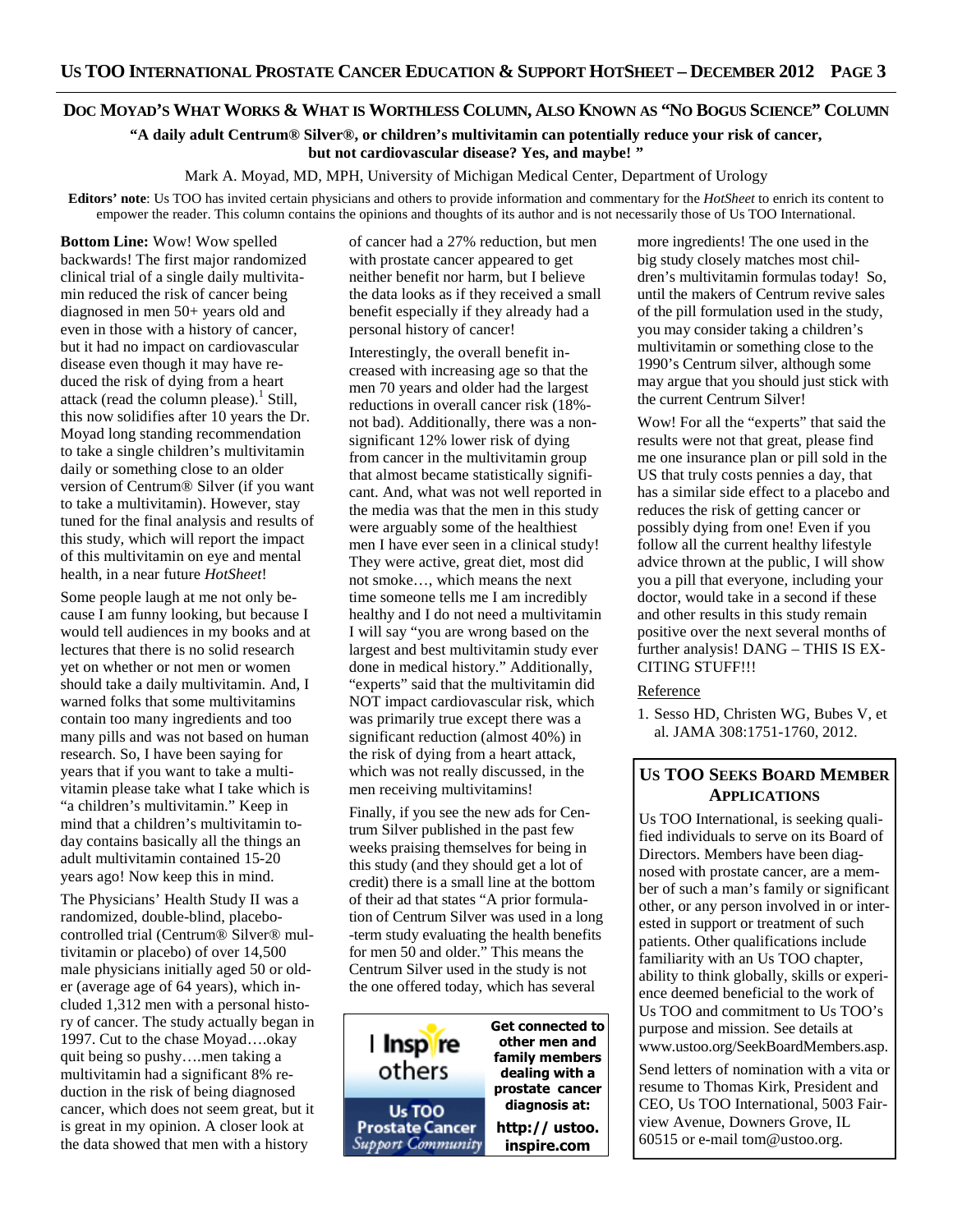# **DRUG AIDS SEXUAL FUNCTION OF PROSTATE CANCER PATIENTS FOLLOWING RT**

Sildenafil citrate (Viagra®) improves overall sexual function of prostate cancer patients who received radiation therapy (RT), according to trial results presented by researchers from Memorial Sloan-Kettering Cancer Center at the American Society for Radiation Oncology (ASTRO) annual meeting.

A prospective, randomized, doubleblind, placebo-controlled trial was done to determine if daily, adjuvant use of Viagra, would preserve erectile function (EF) in prostate cancer patients. The drug has proved beneficial to men after radical prostatectomy (RP). "We wanted to see if it could help preserve EF after RT as well" explained radiation oncologist Dr. Michael Zelefsky, Vice Chair for Clinical Research in the hospital's Department of Radiation Oncology.

The study included 290 men with clinically localized prostate cancer who were treated with external-beam RT (EBRT) and/or permanent brachytherapy (BT). They were randomly assigned to receive Viagra, 50-mg daily or a placebo. Medication/placebo was initiated 3 days before RT and continued daily for 6 months, after which therapy was discontinued and taken on an as-needed basis.

Men in both groups were asked to complete the International Index of Erectile Function (IIEF) and International Prostate Symptom Score (IPSS) questionnaires before therapy and at 6, 12, and 24 months after RT.

Results from 144 evaluable patients, indicated that those in the Viagra group experienced improved overall sexual function compared to the placebo group at all time points. Patient characteristics including age, brachytherapy use, androgen-deprivation therapy, and baseline IIEF scores were similar among both treatment groups.

"The most significant improvements were seen at six and 12 months following treatment, with a slight dip at the 24 month mark," said Zelefsky. "This suggests that future clinical trials need to be conducted to demonstrate if a longer treatment can further improve patient outcomes."

*Aunt Minnie.com, 6 November 2012* 

# **PSA SCREENING RATE DROPS** *(Continued from page 1)*

"Our findings did indicate a reduction in participation in screening, which we expected," she said. "However, we were surprised by the magnitude of this, as it is a 25% reduction in participation between 2008 and 2011 in this longitudinal study group." Poage added,

"We didn't find any real difference in terms of who participated in 2008 and 2011 based on age, so it was pretty consistent between the 2 years," which she said is good. "We would like to see an increase in the number of 41- to 55-yearolds receiving screening," she added.

Data also showed some interesting shifts in the reasons men received screenings. In 2008, for instance, 7.8% of respondents said they received the screening because they believed they were at high risk, compared with just 3.2% in 2011. "There was a significant drop in those participating just because they were generally health conscious, and a very sig-

nificant drop of almost 20% for men just visiting for their concerns for prostate cancer," Poage said. "But the only good statistic that we were a little excited to see was family history. That rate doubled, which means men understand that there are significant risk factors across racial barriers for prostate cancer."

The impact from the recent recommendations against screening is evidenced in the decline seen in the Prostate Cancer Awareness Week data, and will likely be seen for years to come, however, Poage said. "We know already from the last 6 months since the most recent (USPSTF) guideline change that there has been a decrease in referrals for prostate cancer from primary care physicians," she said. we certainly have a lot of work to do," she concluded.

2012 APHA Meeting, abstract 267022. *Medscape Medical News, 1 November 2012* 

# **DEFINITIVE' PROSTATE CANCER TRIAL** *(Continued from page 1)*

out RT to seminal vesicles. If needed, 45 Gy was delivered to the pelvic nodes. All men had T3/T4 prostate cancer or T2 disease with a PSA above 40 ng/mL, or T2 disease with a PSA above 20 ng/ mL and a Gleason score of 8 or higher.

RT+ADT significantly improved overall survival by 30% (hazard ratio [HR], 0.70; 95% confidence interval [CI], 0.57 to 0.85;  $P = 0.0003$ ) and significantly improved disease-specific survival by 54% (HR, 0.46, 95% CI, 0.34 to 0.61; *P* <0.0001), compared with ADT alone. Of the 603 men randomized to the combination, 205 have died, 65 due to disease or treatment. Of the 602 men randomized to ADT alone, 260 have died, 134 due to disease and/or treatment. Median follow-up was 8.0 years.

Late treatment toxicity with the combination increased marginally, Dr. Warde reported. For late gastrointestinal toxicity (above grade 2 proctitis), RT+ADT had a small detrimental effect, compared with ADT alone (1.0% vs 0.3%).

"This is the definitive trial in patients who are suitable for radical treatment, referring to men with locally advanced disease who are in good health and have a life expectancy of 5 to 10 years stated Dr. Ward. For older men and those with

major comorbidities such as cardiovascular disease, RT should be avoided, he said. He hopes that the results will be "practice-changing" by shifting away from treatment of locally advanced disease with ADT alone.

An estimated 15% to 25% of all newly diagnosed prostate cancer is locally advanced and is therefore high risk, Dr. Warde said. He hopes the message reaches urologists because they are the primary prescribers of ADT alone for this stage of disease. One reason may be it is easy to prescribe, said Jeff Michalski, MD, from the Siteman Cancer Center and Washington University School of Medicine, who was not involved with the study. "With ADT, there's an initial favorable response, but there is also an inevitable progression and decline in quality of life," he said.

The results of this study are "exciting," but they might "underestimate" the effect of combination therapy, said Dr. Warde. Radiation oncologists now use 76 to 80 Gy to the prostate, Dr. Warde pointed out. "We now have the technology to do better," he added.

Presented at the ASTRO 54th Annual Meeting, Abstract 8, 28 October 2012 *Medscape Medical News, 31 October 2012*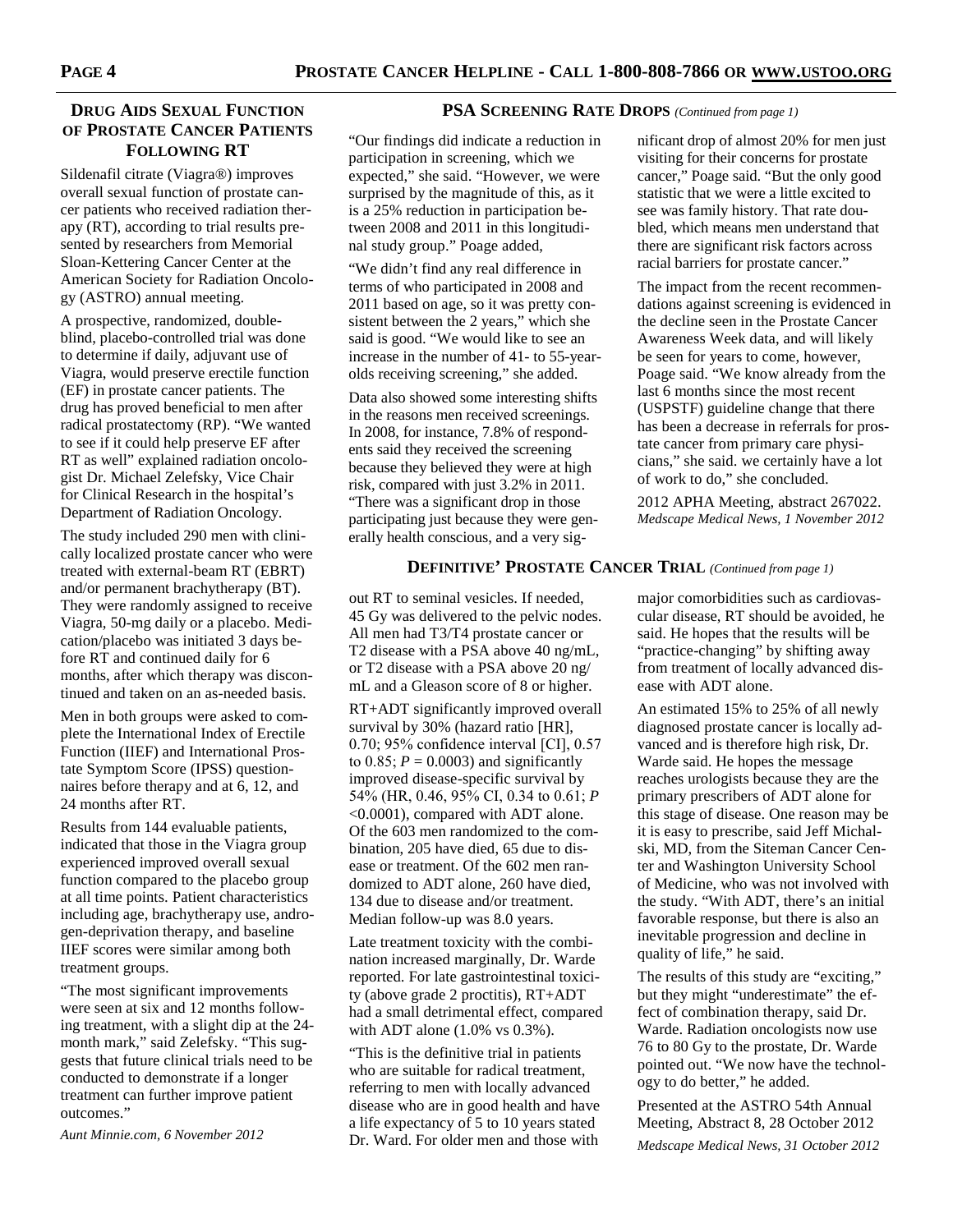#### **DEFINITIVE TRIAL OF ADT+RT**

*(Continued from page 1)* 

1 or more significantly increased the risk for CSM, at hazard ratios 5.4, 2.2, and 2.6, respectively. The total number of factors shared by each man was used to construct a novel risk score and CSMfree survival curves were then analyzed after stratification according to the score.

Men who were treated with and without ART had 10-year CSM-free rates of 79.9% vs. 69.6% when they had a risk score of 2 or more (more than two of the predictors) while the rates were 97.6% vs. 96.6% when the risk score was less than 2. Similarly, 10-year OS in men treated with vs. without ART was 75.6% vs. 62.7% for men with a risk score of at least 2, while it was 95% vs. 88.5% for men with a risk score of less than 2.

"From a clinical perspective, the classification of patients according to our novel risk score might be considered easier and more practical, especially when a physician has to decide on the need for ART after RP," suggests the team.

*MedwireNews, 5 November 2012* 

#### **METABOLIC FACTORS**

*(Continued from page 2)* 

further evidence to support the hypothesis that high levels of metabolic factors, separately or combined, are not related to the development of prostate cancer but are related to an increased risk of disease progression, but with no evidence of synergy between the metabolic factors," wrote Häggström. He added that this data should encourage efforts to control these factors to decrease risks of cardiovascular disease, diabetes and perhaps prostate cancer death.

"The question now becomes 'why' "said Stephen Freedland, MD, of Duke University, who was not involved in the study. "Both elevated glucose and triglycerides are common among men with diabetes, which is an end state of insulin resistance wherein the pancreas can no longer keep up and starts to fail." He argues that low insulin is protective for prostate cancer death, which would directly support prior work by others suggesting this mechanism.

*MedPage Today, 22 October 2012* 

# **ASK DOCTOR SNUFFY MYERS**

Editors' note: Us TOO has invited certain physicians and others to provide information and commentary for the HotSheet to enrich its content to empower the reader. This column contains tion), and a positive lymph node count of the opinions and thoughts of its author and is not necessarily those of Us TOO International.

> I was diagnosed with prostate cancer April 2005 and had robotic surgery in September 2005. At the time my PSA was 4.0, Gleason score 3+2=5, and stage T1. I see my urologist every 6 months since surgery and my PSA has been 0.0. Since my surgery I do have little leakage when straining and ED. My problem is that my libido is very low. Prior to surgery I did not have this problem.

My average testosterone level after surgery (7 samples) is 348 ng/dL with a low of 193 and a high of 474. I don't

#### **Laboratory test**

Testosterone, free & weakly bound Testosterone, % free & weakly bound Luteinizing hormone (LH) Follicle-stimulating hormone (FSH) Sex-hormone binding globulin (SHBG)

First, let me say I am sorry you were needlessly subjected to a radical prostatectomy. Your case looks to be a classic example of overdiagnosis and overtreatment. The PIVOT trial shows that there is no survival benefit out to 12 years in cases like yours. Unfortunately, sexual function is very rarely the same after surgery. Simply the loss of an ejaculate alters the quality of the sexual experience.

You do not suffer from hypogonadism. Your total testosterone is at the low end of normal, but the free and weakly bound levels are well within the normal range. As a result, it is very unlikely that testosterone replacement would help.

In addition to damage that often occurs to the nerves that cause erections, surgery can have a psychological impact by causing men to doubt their performance. The combination of somewhat diminished erections, loss of the ejaculate and a doubt about performance can combine to cause loss of sex drive. In some men, drugs for ED can also restore confidence and get you back in the groove. We like to use Levitra® or Cialis® as a daily 2.5 or 5 mg dose or Cialis 3 times a week to get men restarted.

The dopamine D2 agonist, cabergoline, can also increase sex drive by activating the brain circuits involved. We typically

know what it was prior to surgery. I did see an endocrinologist. He told me my symptoms were compatible with hypogonadism. Additional lab results from my visit with him are in the table below.

Considering all of this, would it be advisable to raise my testosterone level by injection? Hopefully this would increase my libido and energy. I would have 3 monthly injections and then be monitored by my urologist.

Your opinion on this issue is appreciated.

| <b>Test result</b>  | <b>Normal results</b> |  |
|---------------------|-----------------------|--|
| $42.3$ ng/dL        | $40.0 - 250.0$ ng/dL  |  |
| 15.8%               | $9.0 - 46.0\%$        |  |
| $8.6$ mIU/mL        | $1.5 - 9.3$ mIU/mL    |  |
| $17.7$ mIU/mL       | $1.4 - 18.1$ mIU/mL   |  |
| $28 \text{ nmol/L}$ | $13-71$ nmol/mL       |  |

use 0.5 mg 2 or 3 times a week. Much higher doses of cabergoline were once used to treat Parkinson's disease and at those doses actually triggered hypersexuality. One nice randomized controlled trial compared Viagra® alone with Viagra and cabergoline and found cabergoline had a significant impact. Two drugs related to cabergoline, Mirapex® and Requip® also appear to increase sex drive even to the point of causing hypersexuality if the dose is high enough.

You should also check if a drug you are on might be having a negative impact. The antidepressants Prozac®, Zoloft®, Celexa® and Lexapro® all lessen sex drive. The antihistaminic agent, Benadryl® found in many over the counter sleep aids can also lessen sex drive.

**Want to learn more about local prostate cancer support group activities? Read the**



**at www.ustoo.org!**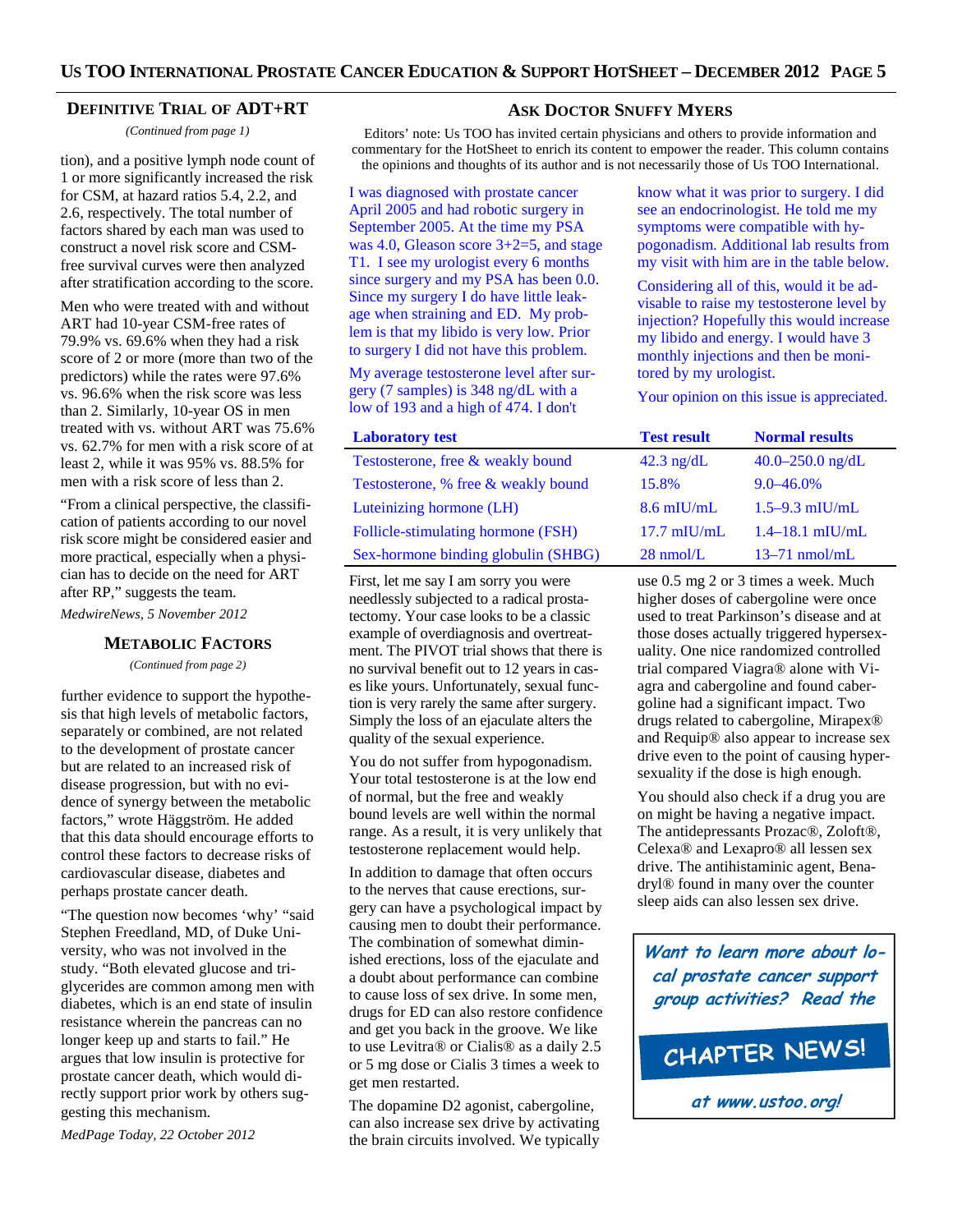# **RECTAL CLEANSING BEFORE BIOPSY MAY NOT REDUCE INFECTIONS**

"Infectious complications after prostate biopsy are a highly relevant clinical issue and we need to find ways to reduce the risk," Dr. Peter C. Black from University of British Columbia in Vancouver, Canada told Reuters Health. "A lot of urologists are changing the antibiotics that they give and are undertaking measures that appear to make sense clinically, but we should base these decisions on clinical trials as best we can, and so we need to continue to do these types of trials."

In this case, Dr. Black and colleagues investigated whether Betadine® (povidone-iodine) cleansing of the anterior rectum prior to transrectal ultrasound guided prostate biopsy would decrease the rate of infectious complications. The randomized trial, reported online 3 October 2012 in *The Journal of Urology*, included 865 men (421 in the treatment group, 444 in the control group).

There were only 11 infectious complications (2.6%) in the treatment group and 20 (4.5%) in the control group, for a relative risk reduction of  $42\%$  (p=0.15).

"The trial was negative, so we cannot say with any conviction that povidoneiodine works as we administered it," Dr. Black said. "However, I do believe that we would have had a good chance to demonstrate a statistically significant difference between the groups if we had

**SELECTED NCI CLINICAL TRIALS FOR CRPC** 

- A Phase I Study of Cabozantinib (XL184) Plus Docetaxel and Prednisone in Metastatic Castrate Resistant Prostate Cancer
- A Phase II Study of AMG 386 and Abiraterone in Metastatic Castration Resistant Prostate Cancer
- A Phase I/II Study of TRC105 in Metastatic Castrate Resistant Prostate Cancer
- A Randomized, Double-Blind, Phase III Efficacy Trial of PROSTVAC-V/F Plus or Minus GM-CSF in Men With Asymptomatic or Minimally Symptomatic Metastatic, Castrate-Resistant Prostate Cancer

a larger study. We saw approximately half the number of events that we expected, so our study ended up being under-powered."

Nearly half the men (48%) with infectious complications (including eight of the 11 with sepsis) had ciprofloxacinresistant gram-negative bacteria in the rectal culture, compared with only 19.5% of the total study population.

It is common to give an antibiotic to a patient with an elevated PSA level to see if it will go down, Dr. Black said. "We know that this does not affect the subsequent risk of being diagnosed with prostate cancer," he added. "This practice will, however, increase the risk of infectious complications after biopsy and should be avoided. If a patient has been on a fluoroquinolone within 3 months, it may be best to delay the biopsy if it does not appear to be clinically urgent."

Researchers say only minimal adverse reactions to povidone-iodine, occurred with 4 patients reporting anal itching.

"It is so easy to perform the cleansing and so well tolerated by the patients that it is tempting to adopt it as a routine practice, but we have not done this," Dr. Black concluded. "We are currently in the process of drawing up new recommendations for Vancouver General Hospital for all patients undergoing biopsy." *Reuters Health, 9 October 2012* 

- A Randomized Phase II Trial Combining Vaccine Therapy With PROSTVAC/TRICOM and Flutamide vs. Flutamide Alone in Men With Androgen Insensitive, Non-Metastatic (D0.5) Prostate Cancer
- NaF PET/CT Repeatability, Responsiveness, and Response Assessment in Patients with Metastatic Castrate-Resistant Prostate Cancer to Bone Treated With Either Docetaxel-Based Chemotherapy or Androgen Receptor (AR)-Directed Therapies

For details about these trials and to obtain additional information, please go to the NCI Clinical Trials Website: http://bethesdatrials.cancer.gov/prostate/ index.aspx

# **AETNA EXPANDS COVERAGE OF DENDREON'S PROVENGE**

In October, Aetna Inc. said it will pay for a greater number of men to receive sipuleucel-T (Provenge®), the prostate cancer drug made by Dendreon Corporation in Seattle, WA.

Aetna will now provide coverage for men with metastatic prostate cancer that has spread to the lungs or the brain and failed to respond to hormone therapy. Previously, patients whose cancer spread to the brain or lungs were not covered. Patients whose disease has spread to the liver still are not covered.

Provenge, the first personalized, therapeutic vaccine to reach the market, has taken off to a disappointing start amid confusion among physicians over reimbursement. It costs roughly \$93,000 per treatment. In 2011, it generated just \$213.5 million, roughly half of what the company had originally projected.

Provenge was approved in the US in April 2010 based upon the results of clinical trial showing that the drug extended median survival by 4.1 months, to 25.8 months from 21.7 months.

*Reuters, 9 October 2012* 



Us TOO **Prostate Cancer** Support Community

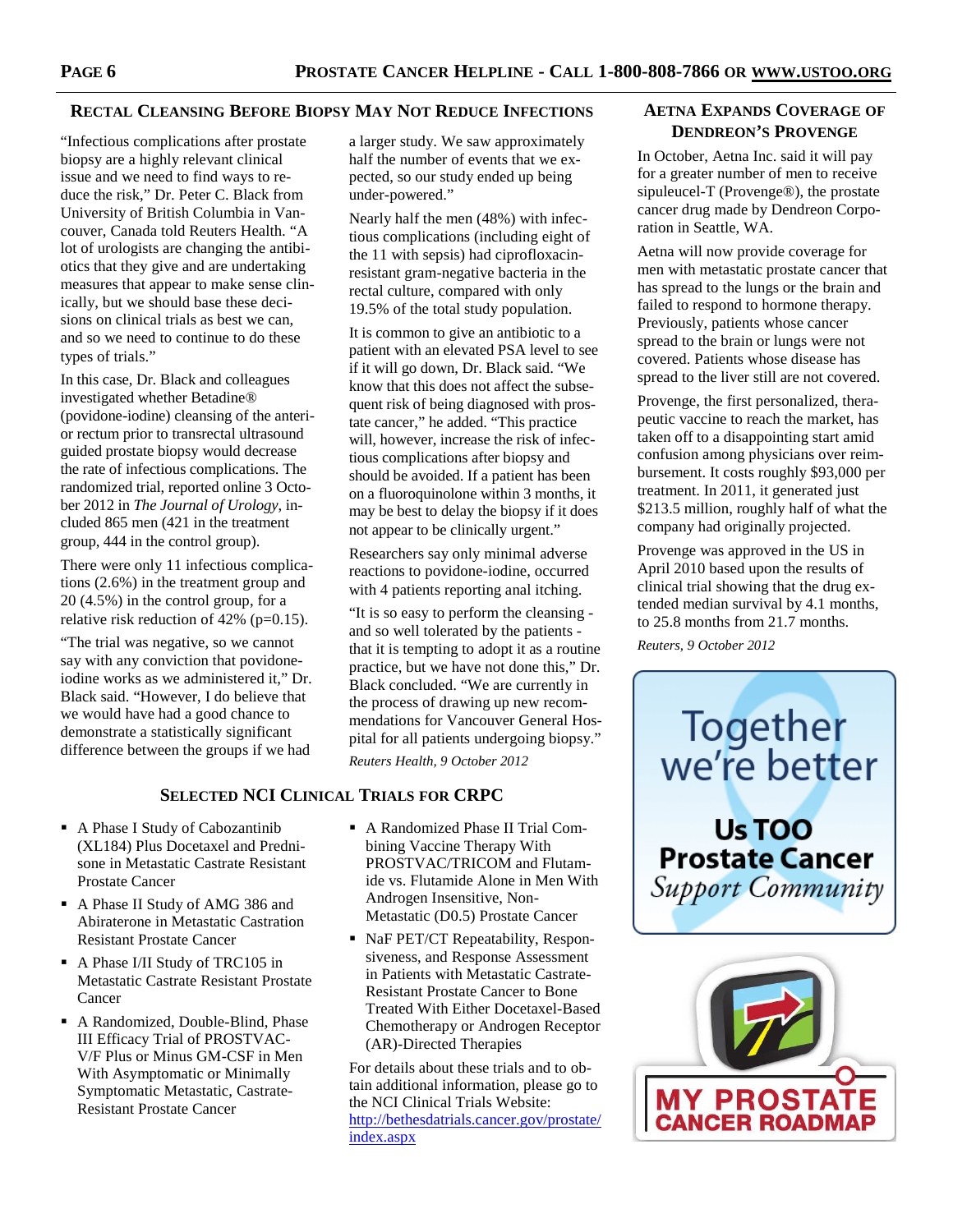# **DOCTOR CHODAK'S BOTTOM LINE** *(Ref Key: article #, page #, column #)*

#### **Editor: www.prostatevideos.com**

*Editors' note*: Us TOO has invited certain physicians and others to provide information and commentary for the *HotSheet* to enrich its content to empower the reader. This column contains the opinions and thoughts of its author and is not necessarily those of Us TOO International.

**a1p1c1** The RT community deserves credit for continuing to conduct randomized studies to answer questions about optimal therapy. Ward and co-workers reported the results comparing ADT alone to ADT + RT. Previous studies showed that a castrate testosterone level improved RT results but it could not tell us if the RT was really necessary. Now that question has been put to rest because men treated with the combination had better survival compared to men treated with ADT alone; so it is the combination that really is best. This means that all men with high-risk disease should be counseled about getting the two treatments rather than just one.

**The Bottom Line:** Men with high-risk prostate cancer have better survival if they receive  $ADT + RT$  rather than either treatment alone.

**a2p1c2** One of the more controversial management questions is whether men should receive immediate RT after radical prostatectomy (RP) if their pathology is unfavorable. An earlier randomized study found that there was a small but statistically significant increase in survival when immediate RT was compared to no RT. However, updated results from another randomized study were recently reported by Bolla and coworkers. Results showed that immediate RT was beneficial by delaying disease progression, but it did not reduce the chance of metastatic spread, nor did it improve survival. Plus, men getting immediate RT had a 10% higher risk of side effects. The study by Abdollah, et al examined specific post-RP pathologic risk factors to identify the best candidates for immediate RT. If these results are confirmed, immediate RT would only be given to men most likely to benefit from it while RT could be deferred for men that have fewer risk factors present. These results are also important regarding men considering surgery. Should they have an RP followed by RT or chose treatment with ADT + RT? Only a randomized study can answer that question. If these 2 options were found to provide equivalent results,

ADT + XRT could be a good option and lead to fewer RP-related complications.

There are 2 important messages here. First, it means that delaying RT is not unreasonable. Yes, getting it right away delays the need for other treatment later but many will wonder why they should do it if it doesn't help them live longer or prevent metastases. A second and VERY important point relates to RT in general. Many studies have reported PSA response rates using newer RT modalities such as Proton beam, stereotactic RT and IMRT + seeds, but did not reported survival results. We are left to assume that if PSA control is good, so will the survival results be. This study is yet another example of why PSA is NOT a valid way to assess the long-term impact of RT; PSA control might appear good yet it does not necessarily translate into a survival benefit. Therefore, men should use caution when considering newer RT treatments until survival results are available. Valid conclusions regarding the effectiveness of these newer therapies cannot be made until survival results become available.

**The Bottom Line:** Although post-RP RT for high-risk men may delay a rise in PSA, it does not improve survival or prevent metastatic disease from developing compared to giving RT after a rise in PSA is confirmed.

**a3p1c3** The article on declining PSA screening rates by Poage and coworkers adds support to other data showing that attitudes toward getting tested have changed. All of the publicity about the USPSTF's report that claims a lack of major benefits from screening seems to have led men and their doctors to consciously decide whether or not screening should be done. This study suggests that more high-risk men are getting tested while fewer men in all age groups are getting tested and less often. One clear change is that doctors are becoming increasingly aware that too many men are being diagnosed and then treated for prostate cancers that are not a threat to life. Some argue that it is better

that men be diagnosed and then carefully decide if treatment is needed, while others say that many men find active surveillance too difficult to accept and therefore why investigate and make a diagnosis. Other data from a study at VA hospitals found that a large number of older men with a short lifeexpectancy were getting screened but that may also be changing.

**The Bottom Line:** The best advice for healthy, asymptomatic men is to make an informed decision about undergoing screening rather than assume screening will definitely be beneficial.

**a4p2c2** A growing body of evidence is showing that death due to prostate cancer is related with abnormal metabolic factors. Now another study in Scandinavian men adds additional support to this concern. Obesity, diabetes and high blood pressure appear to increase a man's risk of death. Although this study is not randomized or prospective, it does provide information that is consistent with other studies. The results are also in keeping with the observation that low testosterone levels induced by androgen deprivation therapy (ADT) can cause weight gain and increase the risk of developing diabetes. The take home message from this is that more needs to be done to raise awareness of these problems. Men with prostate cancer should be just as concerned about maintaining their metabolic health as they are about their PSA or the latest new therapy and work on improving their diet, avoiding excessive weight gain and controlling their blood pressure. This requires regular exercise and weight training along with modifying their diet. Otherwise, these men may be reducing their risk of dying from prostate cancer while increasing their risk of dying from something else.

**The Bottom Line:** Men with prostate cancer who want to maximize their survival should evaluate all aspects of their health that can be modified. That means weight loss and exercise should be part

*(Continued on page 8)*